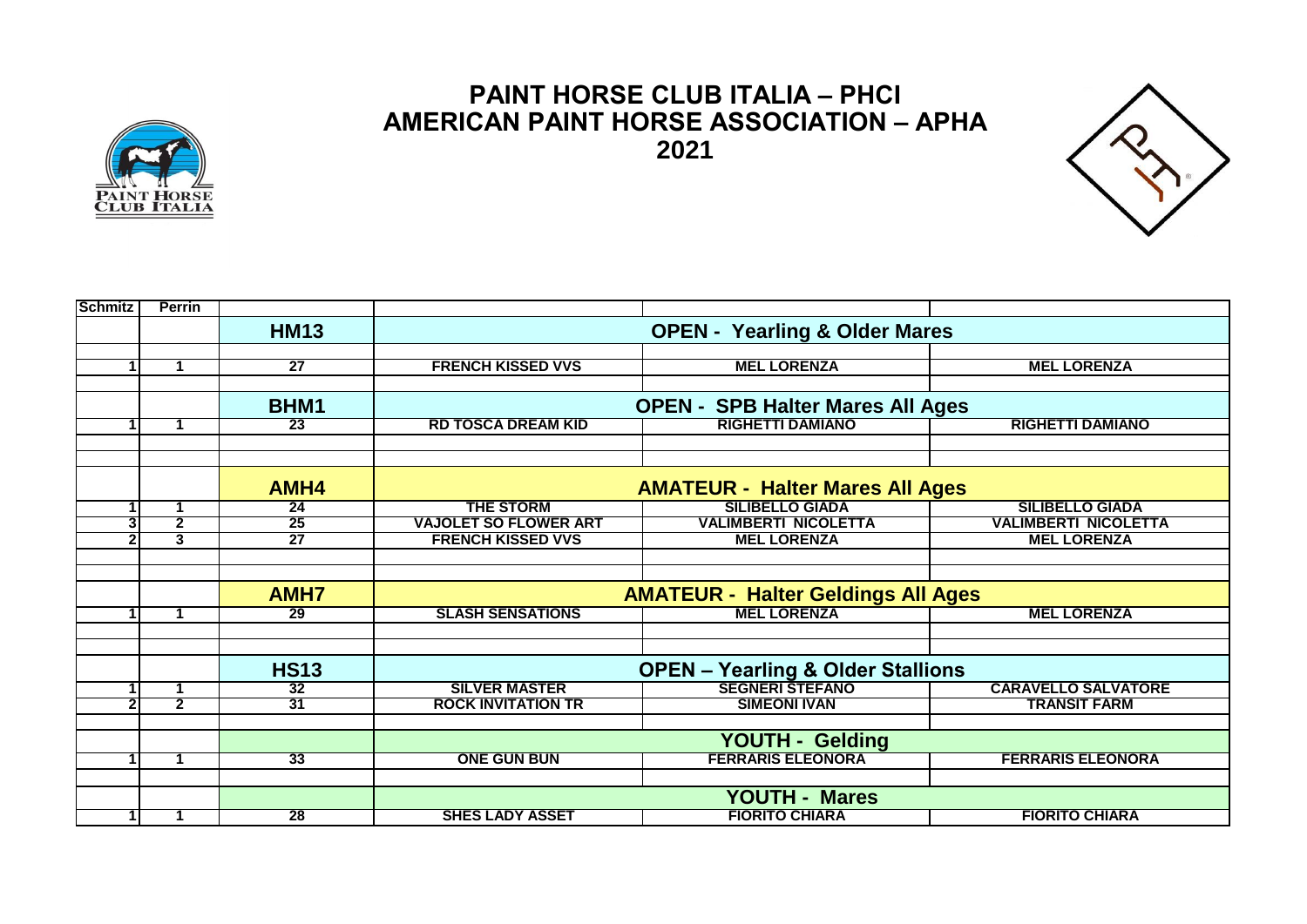|                     |                         | <b>ABWP</b>        | <b>AMATEUR - halter stallion SPB</b>                             |                                                              |                             |  |
|---------------------|-------------------------|--------------------|------------------------------------------------------------------|--------------------------------------------------------------|-----------------------------|--|
|                     | 1                       | 30                 | <b>ROLL SENSATION TR</b>                                         | <b>GAZZOLA MOIRA</b>                                         | <b>TRANSIT FARM</b>         |  |
|                     |                         |                    |                                                                  |                                                              |                             |  |
|                     |                         | <b>OTCC</b>        | OPEN - Color Class, One Yr & Older - All Sexes                   |                                                              |                             |  |
| $\overline{2}$      | -1                      | 32                 | <b>SILVER MASTER</b>                                             |                                                              | <b>CARAVELLO SALVATORE</b>  |  |
|                     | $\overline{2}$          | 28                 | <b>SHES LADY ASSET</b>                                           | <b>FIORITO CHIARA</b>                                        | <b>FIORITO CHIARA</b>       |  |
|                     |                         |                    |                                                                  |                                                              |                             |  |
|                     |                         | <b>ATCC</b>        |                                                                  | <b>AMATEUR - Color Class, One Yr &amp; Older - All Sexes</b> |                             |  |
|                     | 1                       | 24                 | <b>THE STORM</b>                                                 | SILIBELLO GIADA                                              | <b>SILIBELLO GIADA</b>      |  |
|                     |                         |                    |                                                                  |                                                              |                             |  |
|                     |                         |                    |                                                                  |                                                              |                             |  |
|                     |                         | <b>ASH1 + ABSH</b> | <b>SPB</b><br><b>AMATEUR - Showmanship All Ages +</b>            |                                                              |                             |  |
| DQ                  | DQ                      | $\overline{24}$    | <b>THE STORM</b>                                                 |                                                              | <b>SILIBELLO GIADA</b>      |  |
|                     | 1                       | 29                 | <b>SLASH SENSATIONS</b>                                          | <b>MEL LORENZA</b>                                           | <b>MEL LORENZA</b>          |  |
| $\mathbf{2}$        | 3                       | 30                 | <b>ROLL SENSATION TR</b>                                         | <b>GAZZOLA MOIRA</b>                                         | <b>TRANSIT FARM</b>         |  |
|                     | 4                       | 26                 | <b>ALL NITE FOREVER R</b>                                        | <b>ITALIANO ILARIA</b>                                       | <b>ITALIANO ILARIA</b>      |  |
| 3                   | $\overline{\mathbf{2}}$ | 25                 | <b>VAJOLET SO FLOWER ART</b>                                     | <b>VALIMBERTI NICOLETTA</b>                                  | <b>VALIMBERTI NICOLETTA</b> |  |
|                     |                         | YSH1 + XSH1        | YOUTH - Showmanship 18 & Under<br>+ SPB                          |                                                              |                             |  |
|                     | 1                       | $\overline{28}$    | <b>SHES LADY ASSET</b>                                           | <b>FIORITO CHIARA</b>                                        | <b>FIORITO CHIARA</b>       |  |
|                     |                         |                    |                                                                  |                                                              |                             |  |
|                     |                         |                    |                                                                  |                                                              |                             |  |
|                     |                         |                    |                                                                  |                                                              |                             |  |
|                     |                         | LLN3 + BLL3        |                                                                  | <b>OPEN - Yearling &amp; 2 Yr Old Longe Line</b>             | <b>SPB</b><br>٠             |  |
|                     | 1                       | 27                 | <b>FRENCH KISSED VVS</b>                                         | <b>SIMEONI IVAN</b>                                          | <b>MEL LORENZA</b>          |  |
|                     |                         |                    |                                                                  |                                                              |                             |  |
|                     |                         |                    |                                                                  |                                                              |                             |  |
|                     |                         | <b>YR1 + XR1</b>   | <b>SPB</b><br>YOUTH - Reining 18 & Under<br>$\ddot{\phantom{1}}$ |                                                              |                             |  |
| DQ                  | DQ                      | $\overline{33}$    | <b>ONE GUN BUN</b>                                               | <b>FERRARIS ELEONORA</b>                                     | <b>FERRARIS ELEONORA</b>    |  |
|                     |                         |                    |                                                                  |                                                              |                             |  |
|                     |                         |                    |                                                                  |                                                              |                             |  |
|                     |                         |                    | <b>CAVALLO</b>                                                   | <b>ESIBITORE</b>                                             | <b>PROPRIETARIO</b>         |  |
| $\overline{2}$<br>3 |                         | AH1 + ABHM         | <b>AMATEUR - Western Horsemanship All Ages</b><br><b>SPB</b>     |                                                              |                             |  |
|                     | $\mathbf 1$             | 13                 | <b>FOREVER VALENTINE R</b>                                       | <b>ANTONELLO FRANCESCA</b>                                   | <b>ANTONELLO FRANCESCA</b>  |  |
|                     | $\overline{2}$          | 30                 | <b>ROLL SENSATION TR</b>                                         | <b>GAZZOLA MOIRA</b>                                         | <b>TRANSIT FARM</b>         |  |
|                     | 3                       | 29                 | <b>SLASH SENSATIONS</b>                                          | <b>MEL LORENZA</b>                                           | <b>MEL LORENZA</b>          |  |
|                     | 4                       | 24                 | <b>THE STORM</b>                                                 | <b>SILIBELLO GIADA</b>                                       | <b>SILIBELLO GIADA</b>      |  |
|                     |                         | 25                 | <b>VAJOLET SO FLOWER ART</b>                                     | <b>VALIMBERTI NICOLETTA</b>                                  | <b>VALIMBERTI NICOLETTA</b> |  |
|                     |                         | <b>YH1 + XH1</b>   | YOUTH - Western Horsemanship 18 & Under<br>+ SPB                 |                                                              |                             |  |
|                     | $\mathbf 1$             | 28                 | <b>SHES LADY ASSET</b>                                           | <b>FIORITO CHIARA</b>                                        | <b>FIORITO CHIARA</b>       |  |
| DQ                  | DQ                      | 33                 | <b>ONE GUN BUN</b>                                               | <b>FERRARIS ELEONORA</b>                                     | <b>FERRARIS ELEONORA</b>    |  |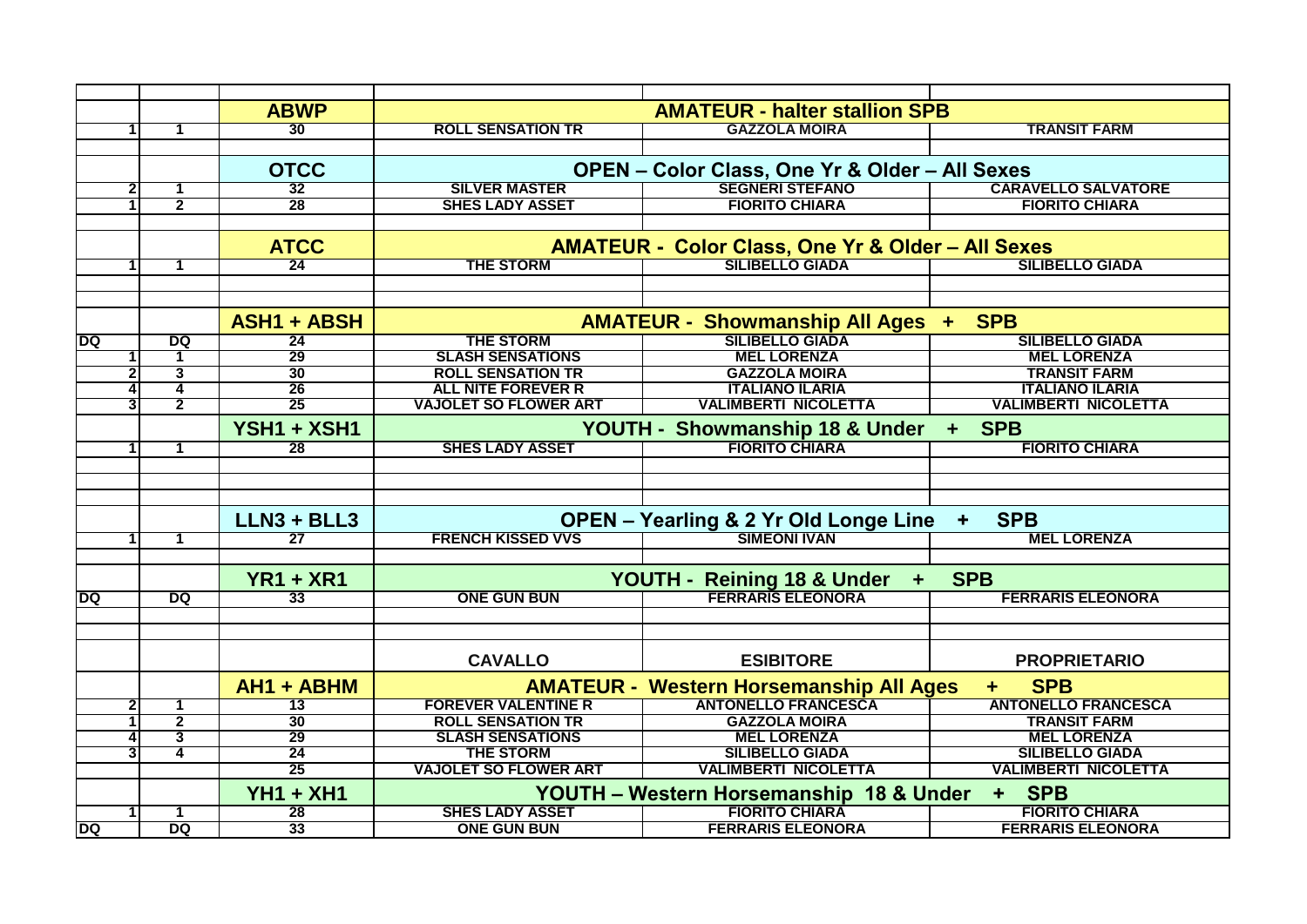|                         |                | WP <sub>1</sub> | <b>OPEN - Western Pleasure All Ages</b>                      |                             |                             |  |
|-------------------------|----------------|-----------------|--------------------------------------------------------------|-----------------------------|-----------------------------|--|
|                         | 1              | 13              | <b>FOREVER VALENTINE R</b>                                   | <b>SIMEONI RUDY</b>         | <b>ANTONELLO FRANCESCA</b>  |  |
| 2                       | $\overline{2}$ | 31              | <b>ROCK INVITATION TR</b>                                    | <b>SIMEONI IVAN</b>         | <b>TRANSIT FARM</b>         |  |
| 3                       | $\overline{3}$ | $\overline{12}$ | <b>SWEET IVITATION TR</b>                                    | <b>BRUNELLO STEFANO</b>     | <b>BRUNELLO STEFANO</b>     |  |
|                         |                |                 |                                                              |                             |                             |  |
|                         |                |                 |                                                              |                             |                             |  |
|                         |                | <b>GWP</b>      | <b>OPEN GREEN - Western Pleasure All Ages</b>                |                             |                             |  |
| 1                       | 1              | 12              | <b>SWEET IVITATION TR</b>                                    | <b>SIMEONI RUDY</b>         | <b>BRUNELLO STEFANO</b>     |  |
| $\overline{\mathbf{c}}$ | $\overline{2}$ | 26              | <b>ALL NITE FOREVER R</b>                                    | <b>SIMEONI IVAN</b>         | <b>ITALIANO ILARIA</b>      |  |
|                         |                |                 |                                                              |                             |                             |  |
|                         |                |                 |                                                              |                             |                             |  |
|                         |                |                 |                                                              |                             |                             |  |
|                         |                | AWP1            | <b>AMATEUR - Western Pleasure All Ages</b>                   |                             |                             |  |
| 1                       | 1              | 13              | <b>FOREVER VALENTINE R</b>                                   | <b>ANTONELLO FRANCESCA</b>  | <b>ANTONELLO FRANCESCA</b>  |  |
| 2                       | 4              | 24              | <b>THE STORM</b>                                             | <b>SILIBELLO GIADA</b>      | <b>SILIBELLO GIADA</b>      |  |
| 4                       | $\overline{5}$ | 26              | <b>ALL NITE FOREVER R</b>                                    | <b>ITALIANO ILARIA</b>      | <b>ITALIANO ILARIA</b>      |  |
| 6                       | 3              | 25              | <b>VAJOLET SO FLOWER ART</b>                                 | <b>VALIMBERTI NICOLETTA</b> | <b>VALIMBERTI NICOLETTA</b> |  |
| 5                       | 6              | 29              | <b>SLASH SENSATIONS</b>                                      | <b>MEL LORENZA</b>          | <b>MEL LORENZA</b>          |  |
| 3                       | $\overline{2}$ | 12              | <b>SWEET IVITATION TR</b>                                    | <b>BRUNELLO STEFANO</b>     | <b>BRUNELLO STEFANO</b>     |  |
|                         |                | <b>ABWP</b>     | <b>AMATEUR - SPB Western Pleasure All Ages</b>               |                             |                             |  |
| $\mathbf{1}$            | 1              | 30              | <b>ROLL SENSATION TR</b>                                     | <b>GAZZOLA MOIRA</b>        | <b>TRANSIT FARM</b>         |  |
|                         |                |                 |                                                              |                             |                             |  |
|                         |                | <b>YWP1</b>     | <b>YOUTH - Western Pleasure 18 &amp; Under</b>               |                             |                             |  |
| 1                       | 1              | 28              | <b>SHES LADY ASSET</b>                                       | <b>FIORITO CHIARA</b>       | <b>FIORITO CHIARA</b>       |  |
|                         |                |                 |                                                              |                             |                             |  |
|                         |                |                 |                                                              |                             |                             |  |
|                         |                |                 |                                                              |                             |                             |  |
|                         |                | <b>GHU</b>      | <b>OPEN GREEN - Hunter Under Saddle All Ages</b>             |                             |                             |  |
| 1                       | 1              | 26              | <b>ALL NITE FOREVER R</b>                                    | <b>SIMEONI IVAN</b>         | <b>ITALIANO ILARIA</b>      |  |
| 2                       | $\overline{2}$ | 25              | <b>VAJOLET SO FLOWER ART</b>                                 | <b>VALIMBERTI NICOLETTA</b> | <b>VALIMBERTI NICOLETTA</b> |  |
|                         |                |                 |                                                              |                             |                             |  |
|                         |                | $IHT3 + BIH3$   | <b>OPEN - Yearling &amp; 2 Yr Old In Hand Trail</b><br>+ SPB |                             |                             |  |
| $\mathbf{1}$            | $\mathbf 1$    | $\overline{27}$ | <b>FRENCH KISSED VVS</b>                                     | <b>SIMEONI IVAN</b>         | <b>MEL LORENZA</b>          |  |
|                         |                |                 |                                                              |                             |                             |  |
|                         |                |                 |                                                              |                             |                             |  |
|                         |                |                 |                                                              |                             |                             |  |
|                         |                |                 |                                                              |                             |                             |  |